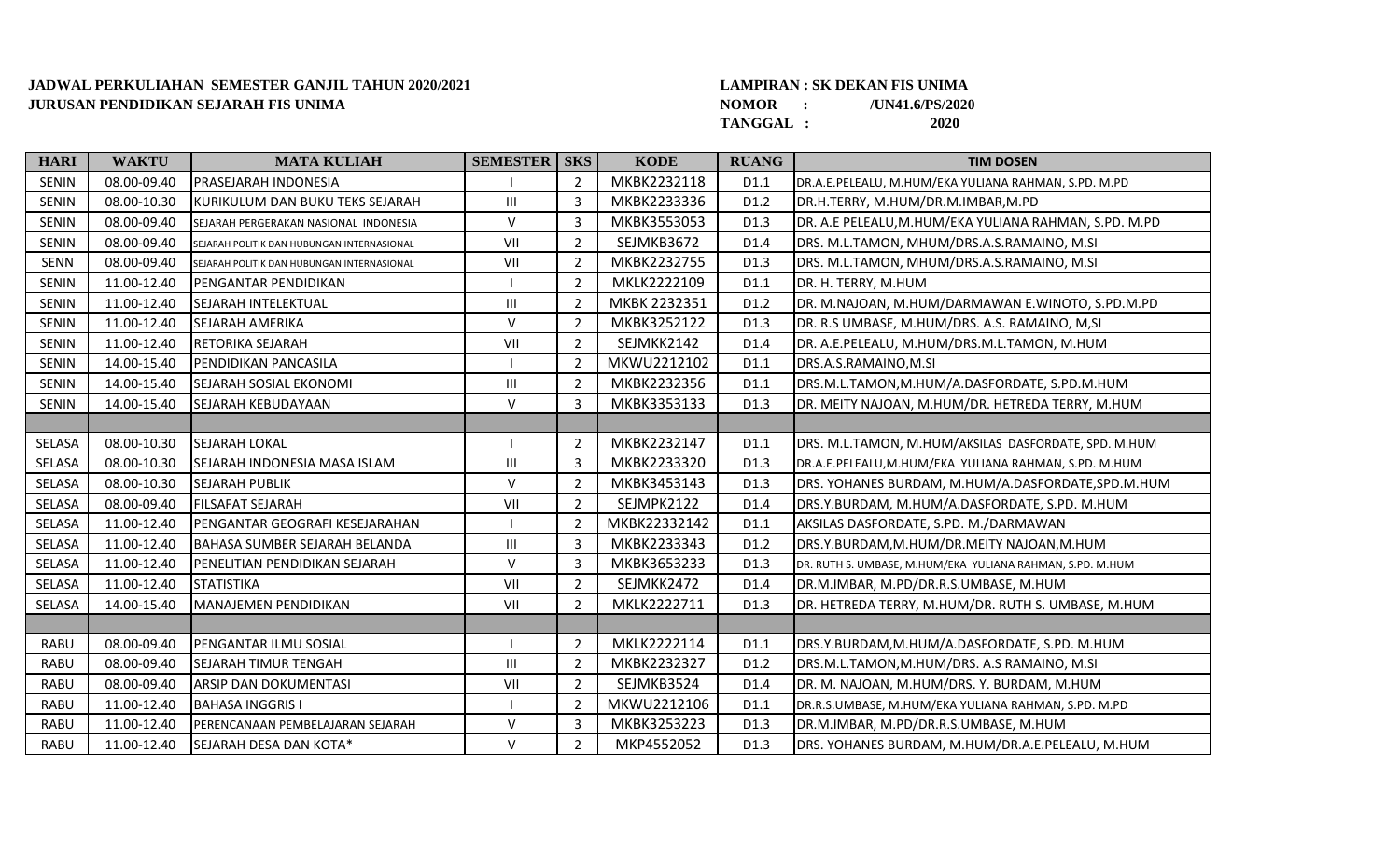| <b>RABU</b> | 14.00-15.40 | FILSAFAT ILMU                |                |                | MKWU22122712 | D1.1             | DR. R. S. UMBASE, M.HUM/DARMAWAN E. WINOTO, S.PD. M.PD |
|-------------|-------------|------------------------------|----------------|----------------|--------------|------------------|--------------------------------------------------------|
|             |             |                              |                |                |              |                  |                                                        |
| KAMIS       | 08.00-09.40 | PENGANTAR ILMU SEJARAH       |                |                | MKBK2232133  | D1.1             | DR. M. NAJOAN, M.HUM/DARMAWAN E. WINOTO, S.PD. M.PD    |
| KAMIS       | 08.00-09.40 | SEJARAH ASIA TIMUR           | $\mathbf{III}$ |                | MKBK2232326  | D1.2             | DR.M.IMBAR, M.PD                                       |
| KAMIS       | 08.00-10.30 | <b>PSIKOLOGI BELAJAR</b>     | VII            | 2              | MKLK2222712  | D <sub>1.3</sub> | DR.RUTH S. UMBASE, M.HUM/DR. HETREDA TERRY, M.HUM      |
| KAMIS       | 08.00-11.00 | KAPITA SELEKTA SEJARAH DUNIA | VII            | 4              | SEJMKB3524   | D1.4             | DR.H.TERRY, M.HUM/A.DASFORDATE, S.PD. M.HUM            |
| KAMIS       | 11.00-12.40 | PENDIDIKAN AGAMA ISLAM       |                |                | MKWU221211a  | D1.1             | EKA YULIANA RAHMAN/DARMAWAN E.WINOTO, S.PD. M.PD       |
| KAMIS       | 11.00-12.40 | PENDIDIKAN AGAMA KRISTEN     |                |                | MKWU221211b  | D1.1             | PDT. S.TOMBEG, S.TH.M.TEOL                             |
| KAMIS       | 11.00-12.40 | PENDIDIKAN AGAMA KATOLIK     |                |                | MKWU221211c  | D1.1             | DR. PAULUS R.TUERAH, M.PD                              |
| KAMIS       | 11.00-12.40 | TRADISI DAN KEARIFAN LOKAL   | $\mathbf{III}$ |                | MKBK2233352  | D <sub>1.2</sub> | DRS. A.S.RAMAINO,MSI/DR.H.TERRY, M.HUM                 |
| KAMIS       | 11.00-12.40 | KEPARIWISATAAN SEJARAH*      | $\vee$         | $\overline{2}$ | MKP4152012   | D1.3             | DRS. MAX L. TAMON, M.HUM/DR. RUTH S. UMBASE, M.HUM     |
| KAMIS       | 14.00-15.40 | PPL I                        | VII            |                | SEJMPB4172   | D1.1             | DR.H.TERRY, M.HUM/DR.M.IMBAR, M.PD                     |
|             |             |                              |                |                |              |                  |                                                        |
|             |             | PPL <sub>2</sub>             | IX             |                | SEJMBB5282   |                  | TIM DOSEN/PEMBIMBINGAN                                 |
|             |             | <b>KKN</b>                   | IX             | 4              | SEJMBB5384   |                  | TIM DOSEN/PEMBIMBINGAN                                 |
|             |             | TUGAS AKHIR/MAKALAH          | IX             | 4              | SEJMBB5284   |                  | TIM DOSEN/PEMBIMBINGAN                                 |
|             |             | <b>SKRIPSI</b>               | IX             | 6              | SEJMBB5286   |                  | TIM DOSEN/PEMBIMBINGAN                                 |

**DEKAN, KETUA JURUSAN,**

**DR.APELES LEXI LONTO,M.SI DR.ALDEGONDA E. PELEALU, M.HUM NIP.19600124.198603.1.003 NIP.19611011.198609.2.001**